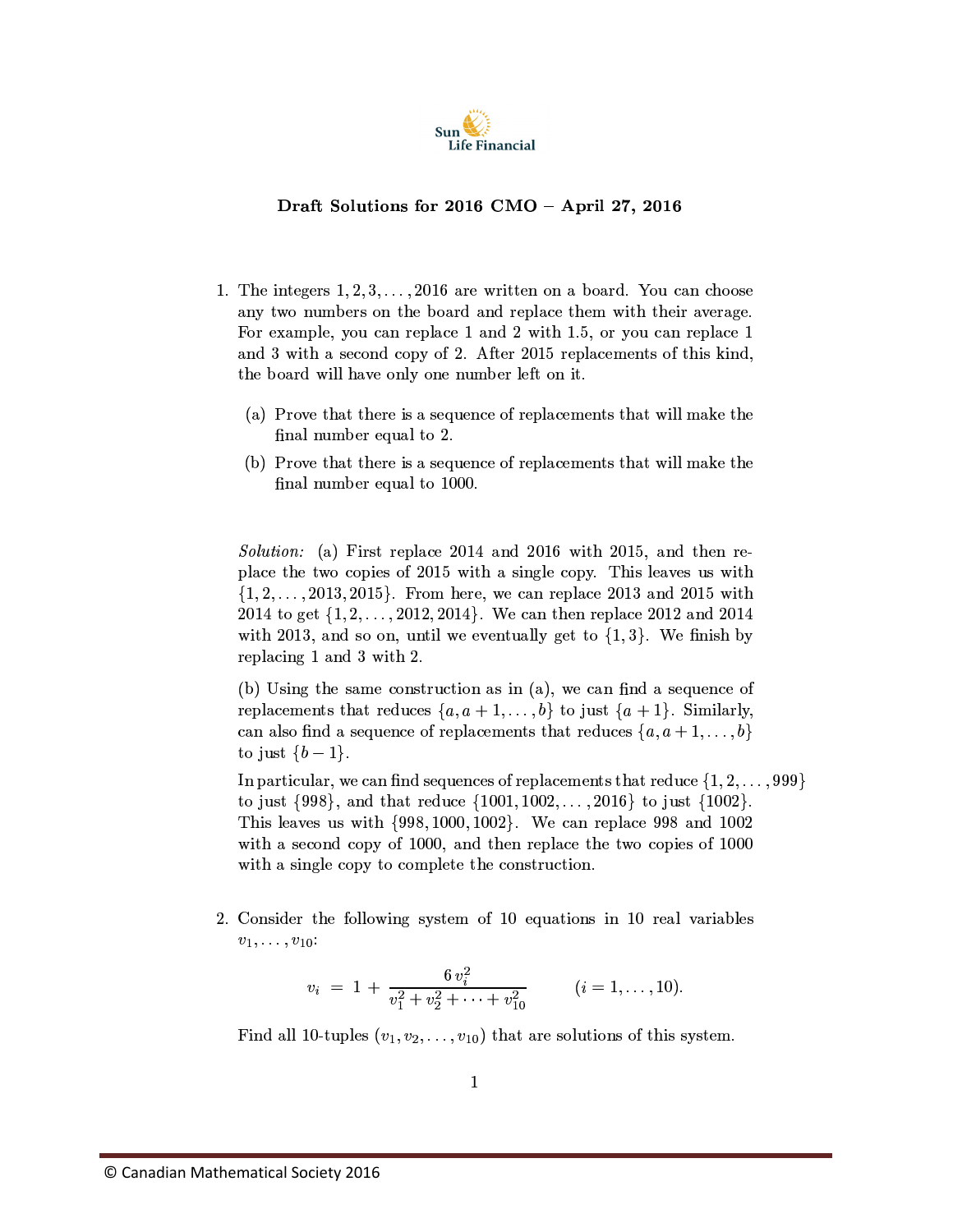

## Solution:

For a particular solution  $(v_1, v_2, \ldots, v_{10})$ , let  $s = v_1^2 + v_2^2 + \cdots + v_{10}^2$ . Then

$$
v_i = 1 + \frac{6v_i^2}{s} \quad \Rightarrow \quad 6v_i^2 - sv_i + s = 0.
$$

Let a and b be the roots of the quadratic  $6x^2 - sx + s = 0$ , so for each *i*,  $v_i = a$  or  $v_i = b$ . We also have  $ab = s/6$  (by Vieta's formula, for example).

If all the  $v_i$  are equal, then

$$
v_i = 1 + \frac{6}{10} = \frac{8}{5}
$$

for all *i*. Otherwise, let  $5 + k$  of the  $v_i$  be a, and let  $5 - k$  of the  $v_i$  be b, where  $0 < k \leq 4$ . Then by the AM-GM inequality,

$$
6ab = s = (5 + k)a^{2} + (5 - k)b^{2} \ge 2ab\sqrt{25 - k^{2}}.
$$

From the given equations,  $v_i \ge 1$  for all *i*, so *a* and *b* are positive.<br>Then  $\sqrt{25 - k^2} \le 3 \Rightarrow 25 - k^2 \le 9 \Rightarrow k^2 \ge 16 \Rightarrow k = 4$ . Hence,  $6ab = 9a^2 + b^2 \Rightarrow (b - 3a)^2 = 0 \Rightarrow b = 3a.$ 

Adding all given ten equations, we get

 $v_1 + v_2 + \cdots + v_{10} = 16.$ 

But  $v_1 + v_2 + \cdots + v_{10} = 9a + b = 12a$ , so  $a = 16/12 = 4/3$  and  $b = 4$ . Therefore, the solutions are  $(8/5, 8/5, \ldots, 8/5)$  and all ten permutations of  $(4/3, 4/3, ..., 4/3, 4)$ .

3. Find all polynomials  $P(x)$  with integer coefficients such that  $P(P(n) +$  $n)$  is a prime number for infinitely many integers n.

*Answer:*  $P(n) = p$  where p is a prime number and  $P(n) = -2n + b$ where *b* is odd.

*Solution*: Note that if  $P(n) = 0$  then  $P(P(n) + n) = P(n) = 0$ which is not prime. Let  $P(x)$  be a degree k polynomial of the form  $P(x) = a_k x^k + a_{k-1} x^{k-1} + \cdots + a_0$  and note that if  $P(n) \neq 0$  then

$$
P(P(n) + n) - P(n) =
$$
  
\n
$$
a_k[(P(n) + n)^k - n^k] + a_{k-1}[(P(n) + n)^{k-1} - n^{k-1}] + \dots + a_1 P(n)
$$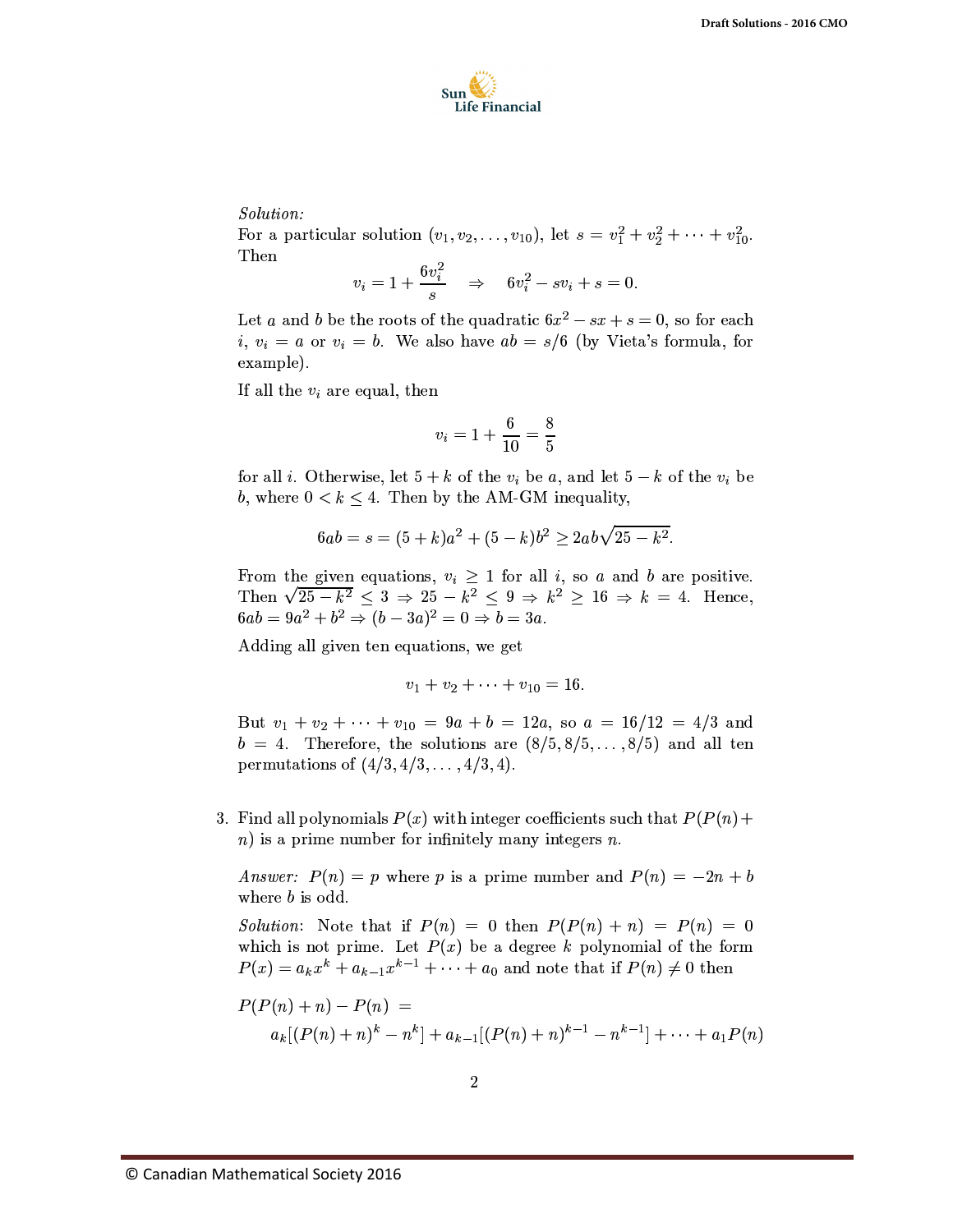

which is divisible by  $(P(n) + n) - n = P(n)$ . Therefore if  $P(P(n) + n)$ is prime then either  $P(n) = \pm 1$  or  $P(P(n) + n) = \pm P(n) = p$  for some prime number p. Since  $P(x)$  is a polynomial, it follows that  $P(n) = \pm 1$ for only finitely many integers *n*. Therefore either  $P(n) = P(P(n) + n)$ for infinitely many integers n or  $P(n) = -P(P(n) + n)$  for infinitely many integers n. Suppose that  $P(n) = P(P(n)+n)$  for infinitely many integers n. This implies that the polynomial  $P(P(x) + x) - P(x)$  has infinitely many roots and thus is identically zero. Therefore  $P(P(x) +$  $f(x) = P(x)$  holds identically. Now note that if  $k \geq 2$  then  $P(P(x) + x)$ has degree  $k^2$  while  $P(x)$  has degree k, which is not possible. Therefore  $P(x)$  is at most linear with  $P(x) = ax + b$  for some integers a and b. Now note that

$$
P(P(x) + x) = a(a+1)x + ab + b
$$

and thus  $a = a(a + 1)$  and  $ab + b = b$ . It follows that  $a = 0$  which leads to the solution  $P(n) = p$  where p is a prime number. By the same argument if  $P(n) = -P(P(n) + n)$  for infinitely many integers *n* then  $P(x) = -P(P(x) + x)$  holds identically and  $P(x)$  is linear with  $P(x) = ax + b$ . In this case it follows that  $a = -a(a + 1)$  and  $ab + b = -b$ . This implies that either  $a = 0$  or  $a = -2$ . If  $a = -2$  then  $P(n) = -2n + b$  which is prime for some integers n only if b is odd. Note that in this case  $P(P(n) + n) = 2n - b$  which is indeed prime for infinitely many integers  $n$  as long as  $b$  is odd.  $\Box$ 

4. Lavaman versus the Flea. Let  $A, B$ , and  $F$  be positive integers, and assume  $A < B < 2A$ . A flea is at the number 0 on the number line. The flea can move by jumping to the right by  $A$  or by  $B$ . Before the flea starts jumping, Lavaman chooses finitely many intervals  $\{m +$  $1, m+2, \ldots, m+A$  consisting of A consecutive positive integers, and places lava at all of the integers in the intervals. The intervals must be chosen so that:

 $(i)$  any two distinct intervals are disjoint and not adjacent;

 $(ii)$  there are at least F positive integers with no lava between any two intervals; and

(*iii*) no lava is placed at any integer less than  $F$ .

Prove that the smallest  $F$  for which the flea can jump over all the intervals and avoid all the lava, regardless of what Lavaman does,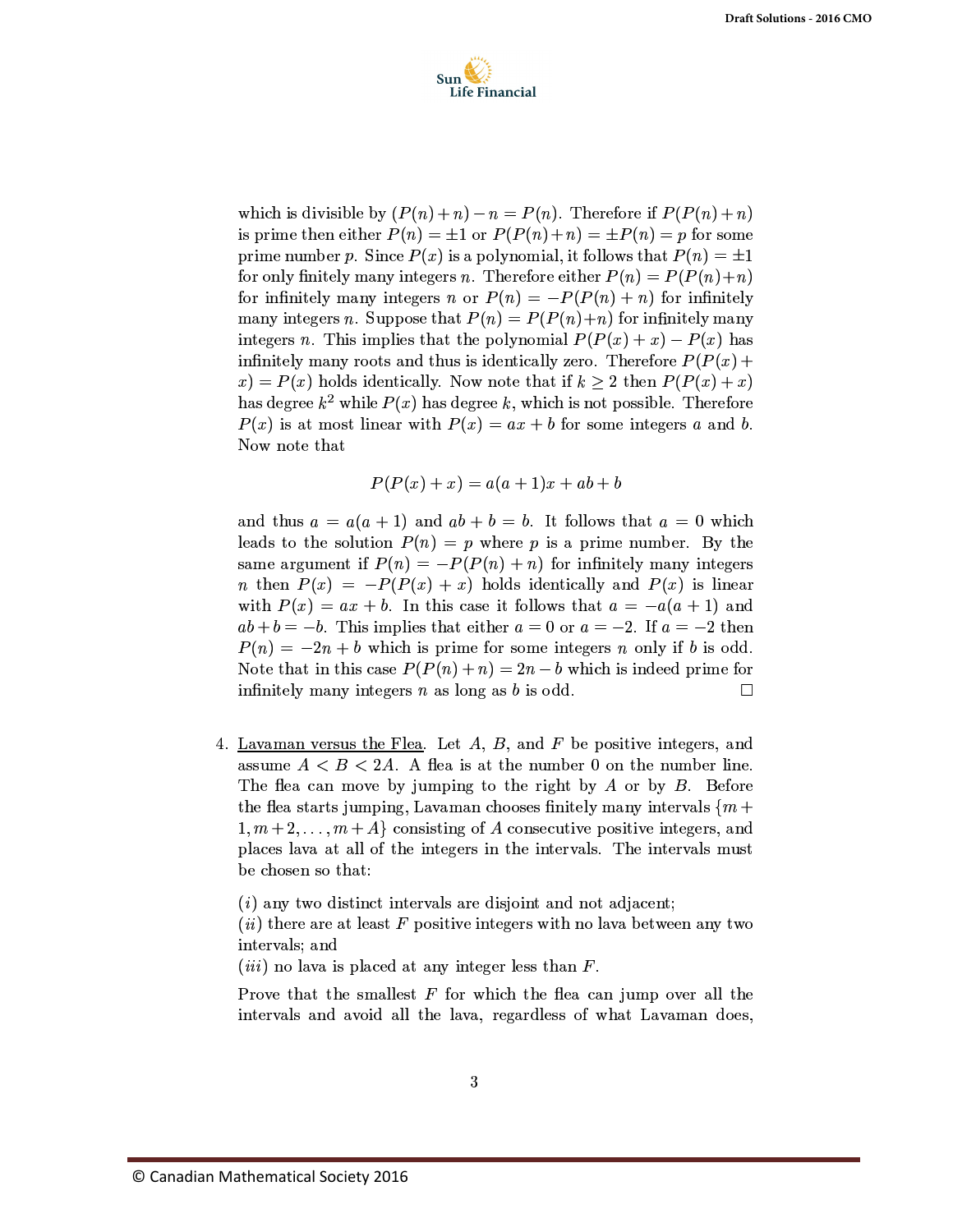

is  $F = (n-1)A + B$ , where *n* is the positive integer such that  $\frac{A}{n+1} \leq B - A < \frac{A}{n}.$ 

Solution: Let  $B = A + C$  where  $A/(n+1) \leq C < A/n$ .

First, here is an informal sketch of the proof.

Lavaman's strategy: Use only safe intervals with  $nA + C - 1$  integers. The flea will start at position  $[1, C]$  from the left, which puts him at position  $[nA, nA + C - 1]$  from the right. After  $n - 1$  jumps, he will still have  $nA - (n-1)(A+C) = A - (n-1)C > C$  distance to go, which is not enough for a big jump to clear the lava. Thus, he must do at least  $n$  jumps in the safe interval, but that's possible only with all small jumps, and furthermore is impossible if the starting position is  $C$ . This gives him starting position 1 higher in the next safe interval. so sooner or later the flea is going to hit the lava.

Flea's strategy: The flea just does one interval at a time. If the safe interval has at least  $nA + C$  integers in it, the flea has distance  $d > nA$ to go to the next lava when it starts. Repeatedly do big jumps until d is between 1 and  $C \mod A$ , then small jumps until the remaining distance is between 1 and  $C$ , then a final big jump. This works as long as the first part does. However, we get at least  $n$  big jumps since floor( $(d-1)/A$ ) can never go down two from a big jump (or we'd be done doing big jumps), so we get  $n$  big jumps, and thus we are good if  $d \mod A$  is in any of  $[1, C], [C + 1, 2C], \ldots [nC + 1, (n + 1)C],$  but that's everything.  $\Box$ 

Let  $C = B - A$ . We shall write our intervals of lava in the form  $(L_i, R_i] = \{L_i + 1, L_i + 2, \ldots, R_i\}$ , where  $R_i = L_i + A$  and  $R_{i-1} < L_i$ for every  $i \geq 1$ . We also let  $R_0 = 0$ . We shall also represent a path for the flea as a sequence of integers  $x_0, x_1, x_2, ...$  where  $x_0 = 0$  and  $x_j - x_{j-1} \in \{A, B\}$  for every  $j \geq 0$ .

Now here is a detailed proof.

First, assume  $F < (n-1)A + B (= nA + C)$ : we must prove that Lavaman has a winning strategy. Let  $L_i = R_{i-1} + nA + C - 1$  for every  $i \geq 1$ . (Observe that  $nA + C - 1 \geq F$ .)

Assume that the flea has an infinite path that avoids all the lava, which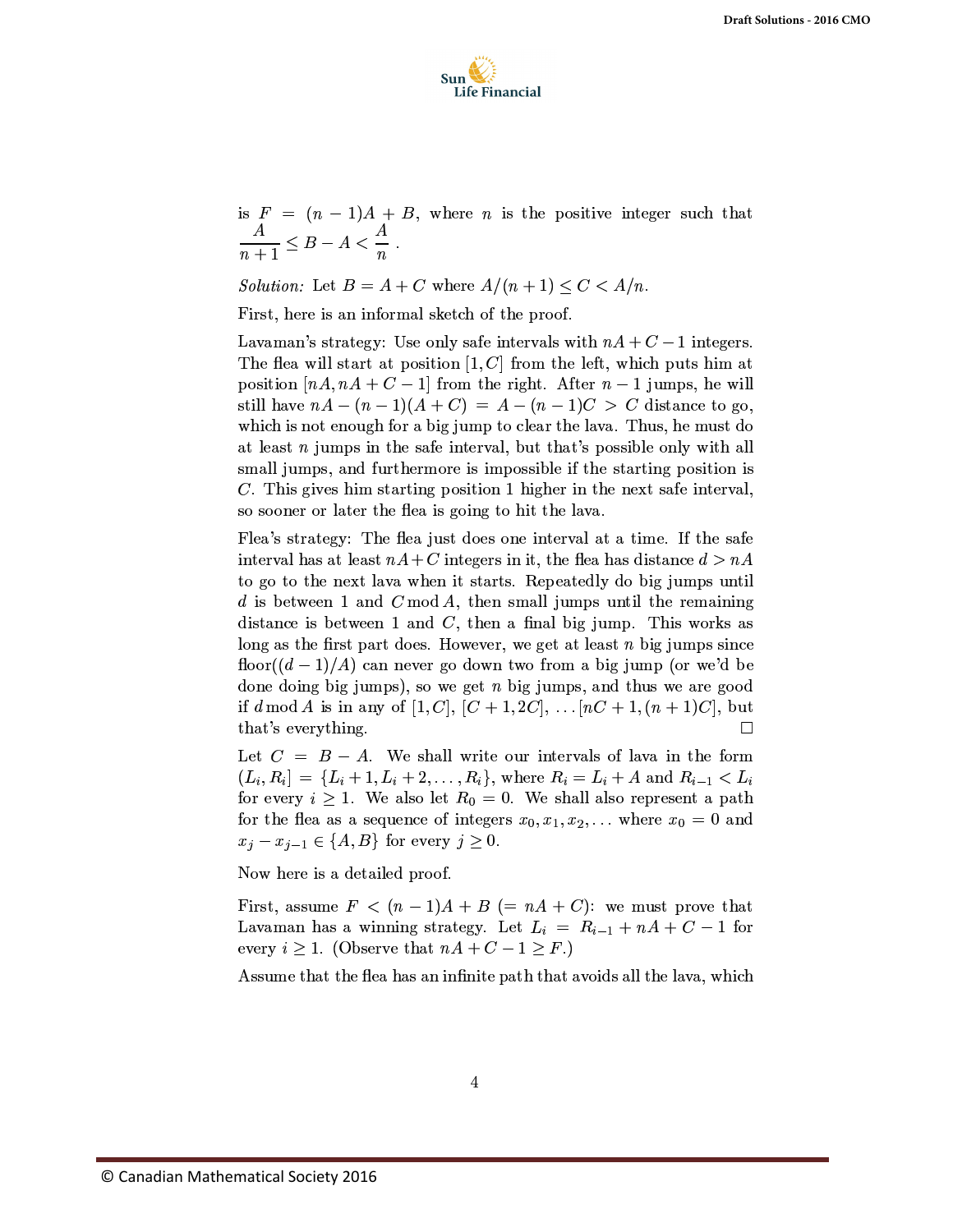

means that  $x_j \notin (L_i, R_i]$  for all  $i, j \geq 1$ . For each  $i \geq 1$ , let

$$
M_i = \max\{x_j : x_j \le L_i\}, \quad m_i = \min\{x_j : x_j > R_i\},\
$$
  
and 
$$
J(i) = \max\{j : x_j \le L_i\}.
$$

Also let  $m_0 = 0$ . Then for  $i \geq 1$  we have

$$
M_i\,=\,x_{\,J(i)}\quad \ \, \text{and}\quad \ m_i\,=\,x_{\,J(i)+1}\,
$$

Also, for every  $i \geq 1$ , we have

(a)  $m_i = M_i + B$  (because  $M_i + A \leq L_i + A = R_i$ ); (b)  $L_i \geq M_i > L_i - C$  (since  $M_i = m_i - B > R_i - B = L_i + A - B$ ); and (c)  $R_i < m_i \le R_i + C$  (since  $m_i = M_i + B \le L_i + B = R_i + C$ ).

Claim 1:  $J(i + 1) = J(i) + n + 1$  for every  $i \ge 1$ . (That is, after jumping over one interval of lava, the flea must make exactly  $n$  jumps before jumping over the next interval of lava.) Proof:

$$
x_{J(i)+n+1} \leq x_{J(i)+1} + Bn
$$
  
=  $m_i + Bn$   

$$
< R_i + C + \left(A + \frac{A}{n}\right)n
$$
  
=  $L_{i+1} + A + 1$ .

Because of the strict inequality, we have  $x_{J(i)+n+1} \leq R_{i+1}$ , and hence  $x_{J(i)+n+1} \leq L_{i+1}$ . Therefore  $J(i) + n + 1 \leq J(i+1)$ . Next, we have

$$
x_{J(i)+n+1} \ge x_{J(i)+1} + An
$$
  
=  $m_i + An$   
>  $R_i + An$   
=  $L_{i+1} - C + 1$   
>  $L_{i+1} - A + 1$  (since  $C < A$ )

Therefore  $x_{J(i)+n+2} \ge x_{J(i)+n+1} + A > L_{i+1}$ , and hence  $J(i+1)$  $J(i) + n + 2$ . Claim 1 follows.

<u>Claim 2</u>:  $x_{j+1} - x_j = A$  for all  $j = J(i) + 1, ..., J(i + 1) - 1$ , for all  $i \geq 1$ . (That is, the *n* intermediate jumps of Claim 1 must all be of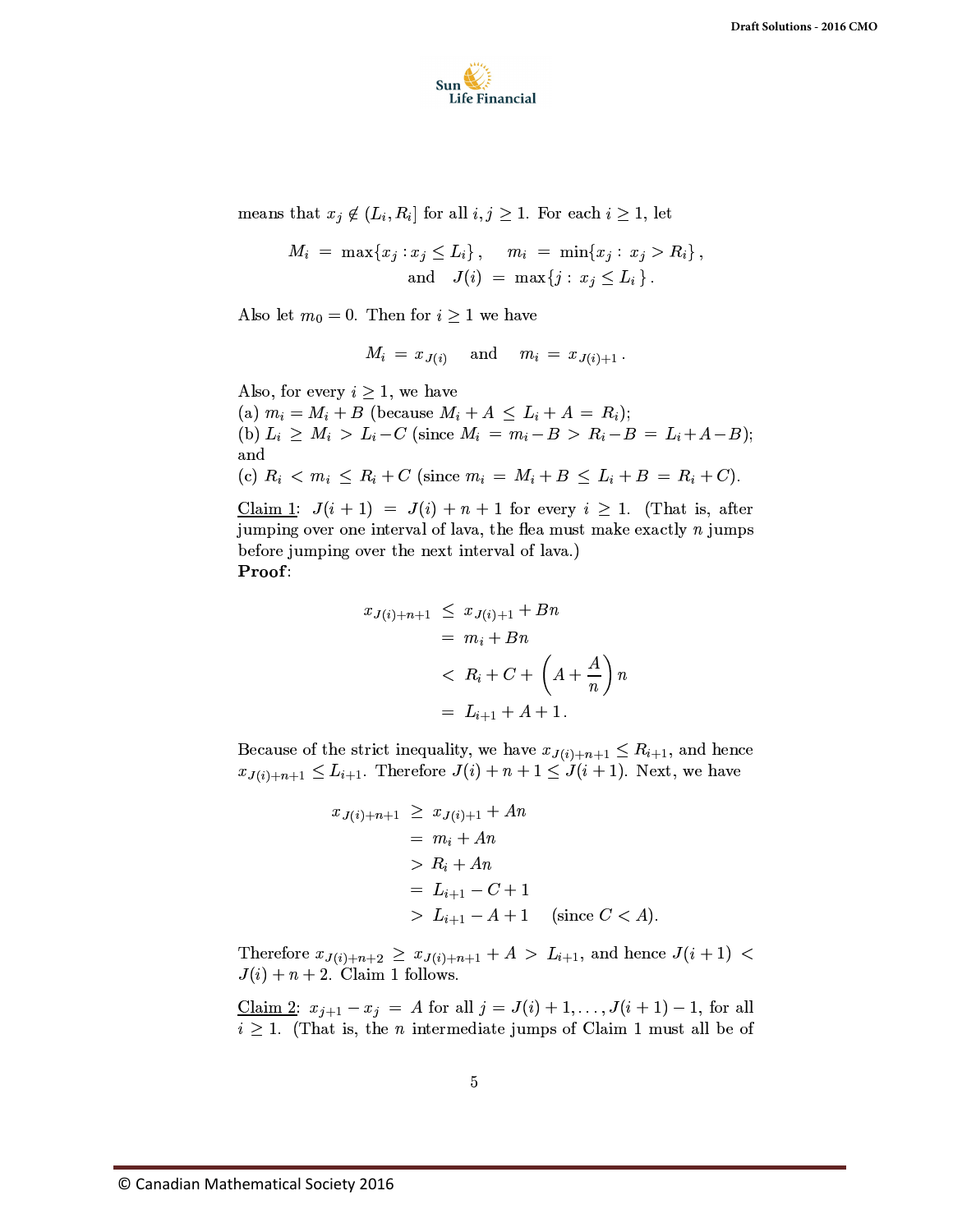

length  $A$ .) **Proof:** If Claim 2 is false, then

$$
M_{i+1} = x_{J(i+1)} = x_{J(i)+n+1} \ge x_{J(i)+1} + (n-1)A + B
$$
  
>  $R_i + nA + C$   
=  $L_{i+1} + 1$   
>  $M_{i+1}$ 

which is a contradiction. This proves Claim 2.

We can now conclude that

$$
x_{J(i+1)+1} = x_{J(i)+n+2} = x_{J(i)+1} + nA + B;
$$
  
i.e., 
$$
m_{i+1} = m_i + nA + B \text{ for each } i \ge 1.
$$

Therefore

$$
m_{i+1} - R_{i+1} = m_i + nA + B - (R_i + nA + C - 1 + A)
$$
  
=  $m_i - R_i + 1$ .

Hence

$$
C \geq m_{C+1} - R_{C+1} = m_1 - R_1 + C > C
$$

which is a contradiction. Therefore no path for the flea avoids all the lava. We observe that Lavaman only needs to put lava on the first  $C+1$  intervals.

Now assume  $F \ge (n-1)A + B$ . We will show that the flea can avoid all the lava. We shall need the following result:

Claim 3: Let  $d \geq nA$ . Then there exist nonnegative integers s and t such that  $sA + tB \in (d-C, d]$ .

We shall prove this result at the end.

First, observe that  $L_1 \geq nA$ . By Claim 3, it is possible for the flea to make a sequence of jumps starting from 0 and ending at a point of  $(L_1 - C, L_1]$ . From any point of this interval, a single jump of size B takes the flea over  $(L_1, R_1)$  to a point in  $(R_1, R_1+C]$ , which corresponds to the point  $x_{J(1)+1} (= m_1)$  on the flea's path.

Now we use induction to prove that, for every  $i \geq 1$ , there is a path such that  $x_j$  avoids lava for all  $j \leq J(i) + 1$ . The case  $i = 1$  is done, so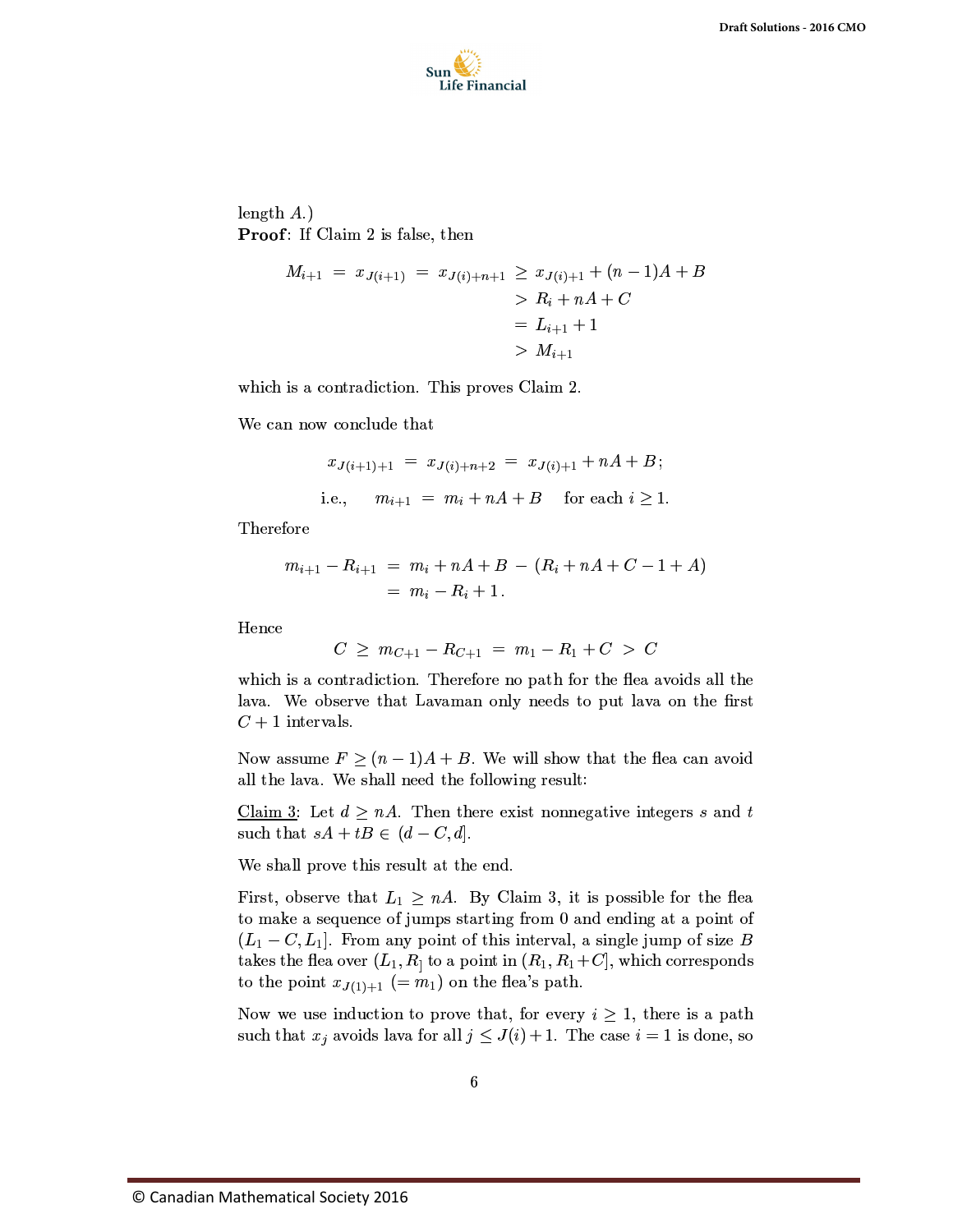

assume that the assertion holds for a given i. Then  $x_{J(i)+1} = m_i \in$  $(R_i, R_i + C]$ . Therefore

$$
L_{i+1} - m_i \geq R_i + F - (R_i + C) = F - C \geq nA.
$$

Applying Claim 3 with  $d = L_{i+1} - m_i$  shows that the flea can jump from  $m_i$  to a point of  $(L_{i+1}-C, L_{i+1}]$ . A single jump of size B then takes the flea to a point of  $(R_{i+1}, R_{i+1} + C]$  (without visiting  $(L_{i+1}, R_{i+1})$ ), and this point serves as  $x_{J(i+1)+1}$ . This completes the induction.

**Proof of Claim 3**: Let  $u$  be the greatest integer that is less than or equal to  $d/A$ . Then  $u \geq n$  and  $uA \leq d < (u + 1)A$ . For  $v = 0, \ldots, n$ , let

$$
z_v = (u - v)A + vB = uA + vC.
$$

Then

 $z_0 = uA \leq d$  $z_n = uA + nC = uA + (n+1)C - C \ge (u+1)A - C > d - C$ . and  $z_{v+1} - z_v = C$  for  $v = 0, ..., n-1$ .

Therefore we must have  $z_v \in (d-C, d]$  for some v in  $\{0, 1, \ldots, n\}$ .  $\Box$ 

5. Let  $\triangle ABC$  be an acute-angled triangle with altitudes AD and BE meeting at  $H$ . Let  $M$  be the midpoint of segment  $AB$ , and suppose that the circumcircles of  $\triangle DEM$  and  $\triangle ABH$  meet at points P and Q with P on the same side of  $CH$  as A. Prove that the lines  $ED$ ,  $PH$ , and  $MQ$  all pass through a single point on the circumcircle of  $\triangle ABC$ .

Solution: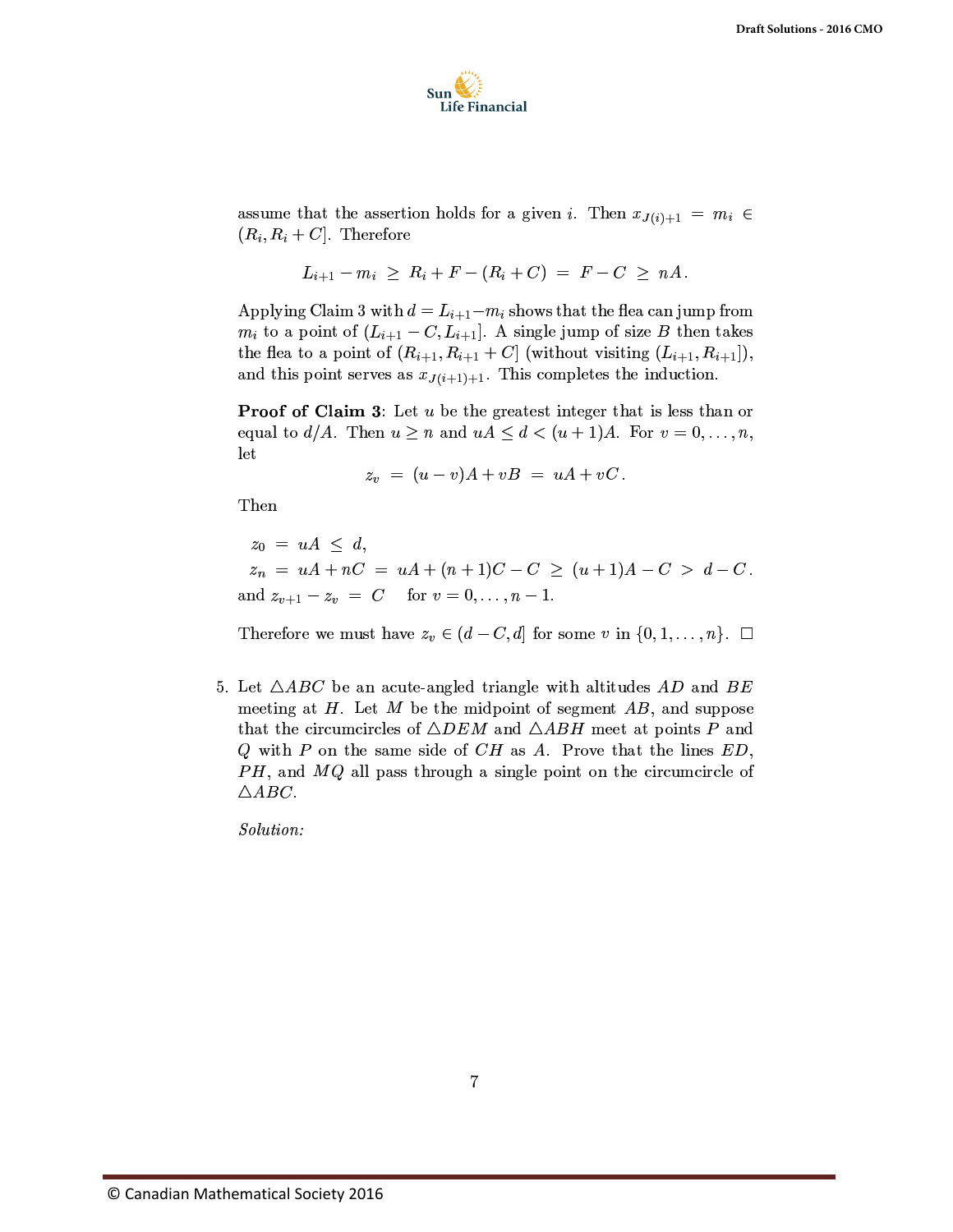



Let R denote the intersection of lines  $ED$  and  $PH$ . Since quadrilaterals *ECDH* and *APHB* are cyclic, we have  $\angle RDA = 180^{\circ} - \angle EDA =$  $180^{\circ} - \angle EDH = 180^{\circ} - \angle ECH = 90^{\circ} + A$ , and  $\angle RPA = \angle HPA =$  $180^{\circ} - \angle HBA = 90^{\circ} + A$ . Therefore, *APDR* is cyclic. This in turn implies that  $\angle PBE = \angle PBH = \angle PAH = \angle PAD = \angle PRD = \angle PRE$ , and so PBRE is also cyclic.

Let F denote the base of the altitude from C to AB. Then  $D, E, F$ , and M all lie on the 9-point circle of  $\triangle ABC$ , and so are cyclic. We also know *APDR*, *PBRE*, *BCEF*, and *ACDF* are cyclic, which implies  $\angle ARB = \angle PRB - \angle PRA = \angle PEB - \angle PDA = \angle PEF + \angle FEB \angle PDF + \angle ADF = \angle FEB + \angle ADF = \angle FCB + \angle ACF = C$ . Therefore, R lies on the circumcircle of  $\triangle ABC$ .

Now let  $Q'$  and  $R'$  denote the intersections of line  $MQ$  with the circumcircle of  $\triangle ABC$ , chosen so that  $Q', M, Q, R'$  lie on the line in that order. We will show that  $R' = R$ , which will complete the proof. However, first note that the circumcircle of  $\triangle ABC$  has radius  $\frac{AB}{2\sin C}$ , and the circumcircle of  $\triangle ABH$  has radius  $\frac{AB}{2\sin\angle AHB} = \frac{AB}{2\sin(180^\circ - C)}$ . Thus the two circles have equal radius, and so they must be symmetrical about the point M. In particular,  $MQ = MQ'$ .

Since  $\angle AEB = \angle ADB = 90^{\circ}$ , we furthermore know that M is the circumcenter of both  $\triangle AEB$  and  $\triangle ADB$ . Thus,  $MA = ME = MD =$ MB. By Power of a Point, we then have  $MQ \cdot MR' = MQ' \cdot MR' =$  $MA \cdot MB = MD^2$ . In particular, this means that the circumcircle of